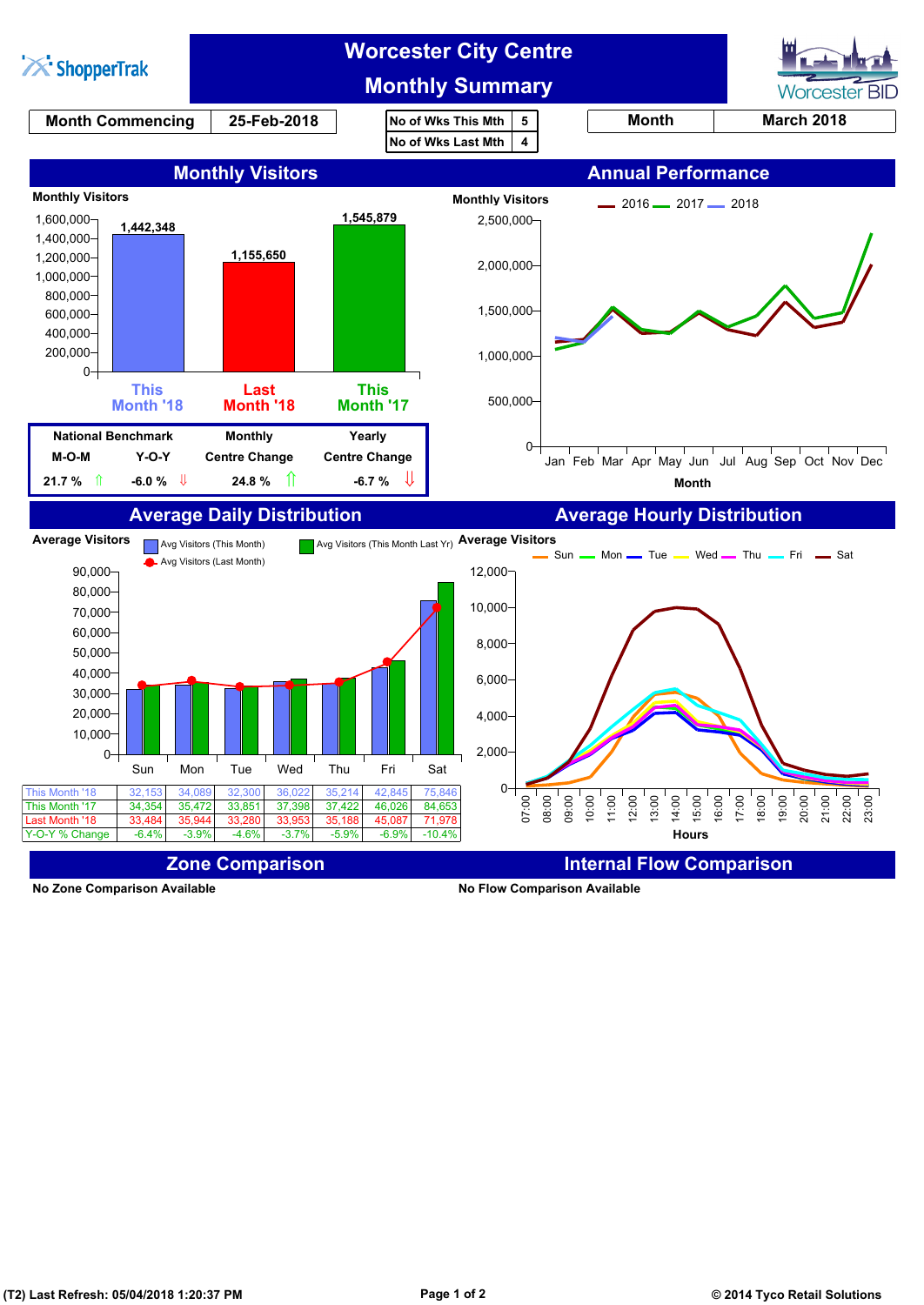

## **FootFall by Entrance**

## **Monthly Visitors**